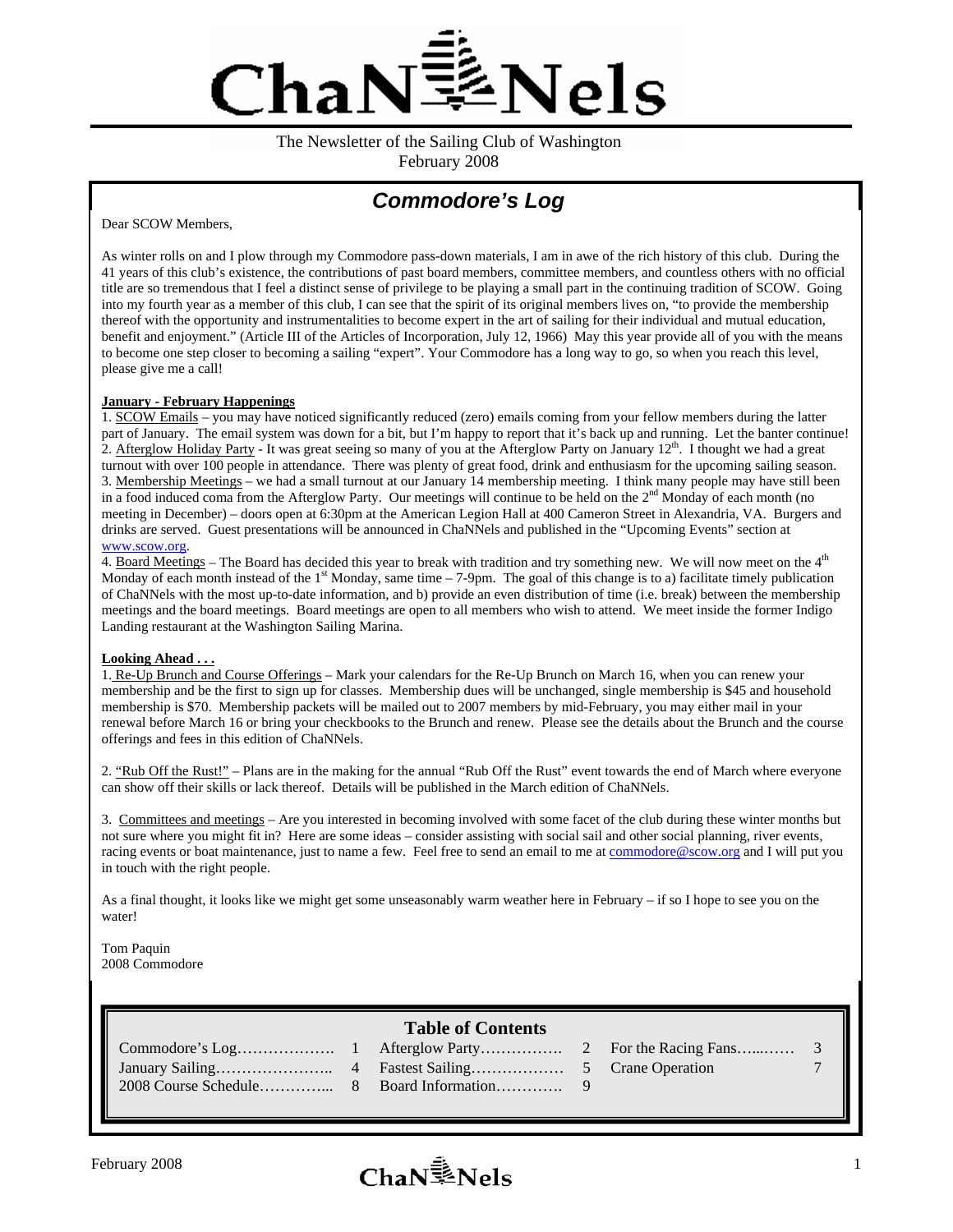# **AFTERGLOW PARTY**

SCOW's social season got off to a great start with the January 12<sup>th</sup> Afterglow party attended by over 100 SCOW members and guests. Many thanks go out to all of the volunteers who helped set-up, serve and cleanup. Especially Mary Bashore, Mary Smith, Bonnie Heflin, Jan Earle, Herb Ries, Chris von Guggenberg, Wayne Williams, Lisa & John Eller and Helen & Bob Soule. As always, Herb Ries'delicious roast beef was the hit of the party and Chris von Guggenberg had us all drooling for more of his home made chocolate date nut cake with rum laced Chantilly Cream! Way to go Chris & Herb! Our bartenders, Dot Almassy's daughter, Patty Scripter and husband Mike did a great job of keeping the great wines flowing – to literally the last drop! Jack Schwartz, Jim Klein, Dan Tuite and Deri Moeis entertained us with their guitar jam session. And finally, thanks to all the members who brought incredible dishes. It always amazes me when a non-RSVP potluck balances out with an even assortment of appetizers, vegetables, casseroles, and desserts – everything from sushi to incredible pies and cakes. Thank you all for a great party!



SCOW – Registration for Sailing Classes SCOW – Greeters at Re-Up Brunch

# **RE-UP BRUNCH Sunday, March 16th 10:00 am to 2:00 pm at The Colonies**

It may be hard to top the Afterglow, but with St. Patty's day the next day, can our warm sailing season be too far off? This thought will sure put us in the mood to party again while also getting our sailing season off to an organized start. Bring your checkbooks to renew your membership or join for the first time and to sign up for various training classes. Remember, the classes fill up fast, so be the first in line. You will also hear from our Racing, River, and Bay Directors about upcoming sailing events. Remember, we are a volunteer club, so there will be opportunities to sign up to help with many activities from Thursday night social sail cooks & dock masters, maintenance, racing, training, river & bay events and to anything else you can think of that will make this the best sailing club ever!

Come and enjoy a delicious St. Patty's Day brunch of omelets and pancakes prepared by some of our incredible SCOW chefs and bring a dish to fill out the buffet table – fruits, salads, desserts, etc. or pay \$10.00 without a dish. We will sip Mimosas, Bloody Mary's and fine wines. We need volunteers to help with this event, so watch for an email or call Faith Rodell, Social Director, at 301-674-9324 to sign up or for further info.

Directions to The Colonies, 7681 Provincial Drive, McLean, Va: From Rt 495 Beltway go east on Rt 123/Chain Bridge Road towards McLean, right at first light on Old Meadow Road, go ¼ mile and turn left into The Colonies.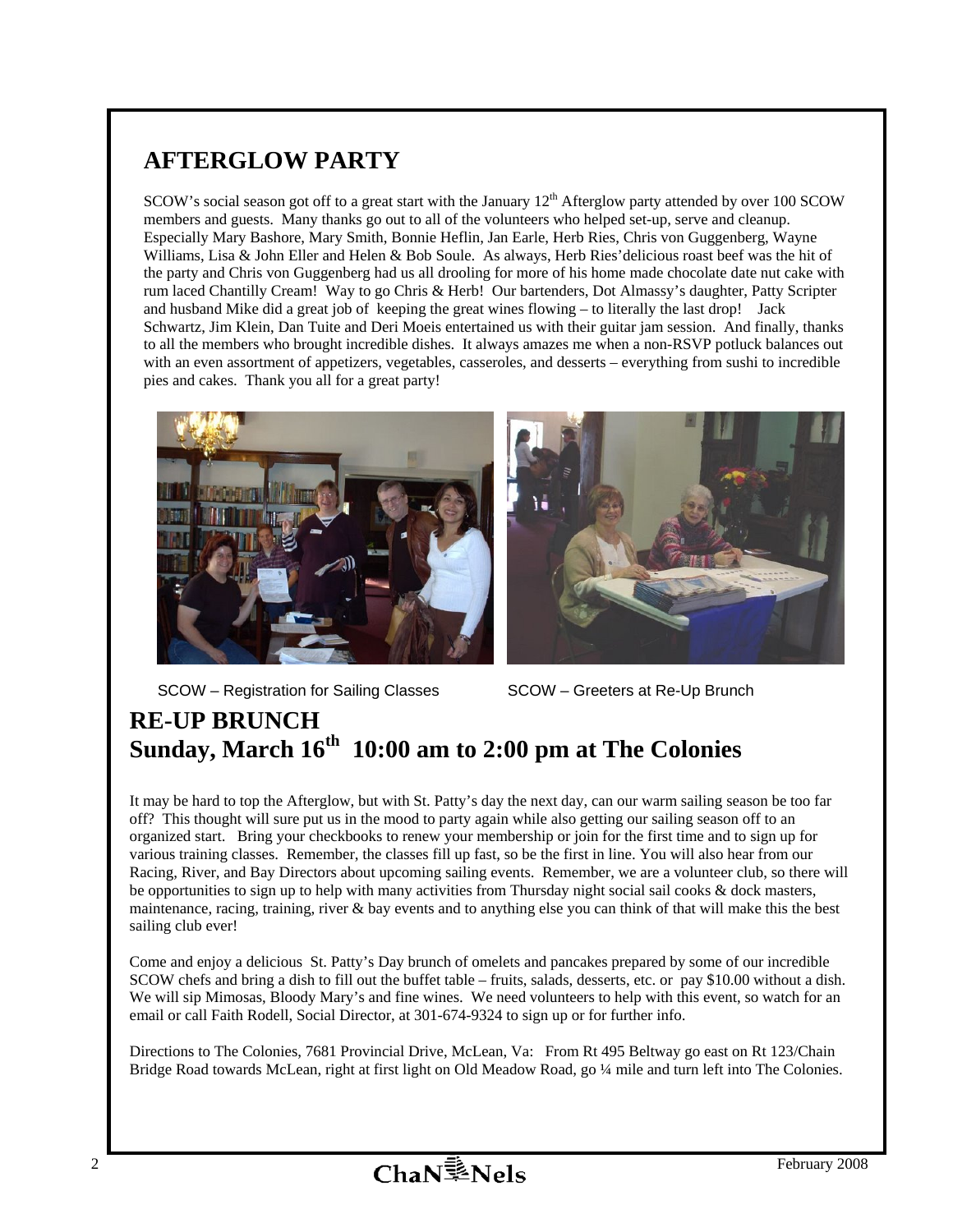

SCOW Race Director – Adam Pressman



This year check out the new Spinnakers On the SCOW Flying Scots!

# **Hello Race Fans,**

We are off to a great start planning events and education for the 2008 season. Again we'll participate with our cruisers in the river's racing circuits and host our Flying Scots for mid-week racing and this year we'll inaugurate a match racing program, challenging other clubs in the area, to promote the reputation of our sailors in the race community. SCOW is very well thought of by the sailors in this area and regarded as a great source of training. I hope you'll join me in expanding that reputation into racing.

To that end I'm seeking volunteers to form a race steering committee. Racers, non-racers, anyone interested in how and when SCOW boats will race should contact me so we can put together some meetings in February. I'll need, when the season starts in May, some volunteers to set up and judge our weeknight racing program and I'll be placing crew as they wish in race teams on the river and the bay. Be on the lookout for our pre-season seminar schedule. More race tactics, race management and boat handling seminars are in my plan including expanding our coach membership again this year.

We'll keep an eye on the racing world at large by virtue of the racingnews@scow.org mailing list. If you're not yet a member, send your email to me and I'll add you to the list. While we don't have an America's Cup and all its pomp and grandeur this year, as I write this the largest regatta in the nation is winding down in Key West at Acura's Race Week. The Volvo Ocean Race will be visiting China as will the Olympics (alas, neither are making their presence known in our area). Let me know what you desire to learn, live and re-live in the true sport of kings, yacht racing, and I'll do my best to get it going for you in SCOW this year.

Live slow…sail fast. Adam Pressman SCOW 2008 Race Director

The Flying Scot is a 19-foot day sailer that is sailed throughout North America. The large, deep cockpit is ideal for family sailing, providing safe, comfortable sailing for up to eight people. If your interest is racing, a crew of two or three will find the Scot a great boat for competition at all levels. The Flying Scot is easily trailered and rigged; and can be launched in as little as 12" of water.

The Flying Scot was designed in 1957 by Gordon K. (Sandy) Douglass. New Flying Scots have been in constant production since 1957. Currently, new Scots are identically constructed by Flying Scot, Inc., and strict class rules prevent changes that could make older boats obsolete. With over 5300 boats built, used boats are available as well.

In 1998, the Flying Scot was awarded the high honor of being included in the American Sailing Hall of Fame.

The Scot's performance offers thrills to even the experienced sailor and provides for tight, competitive racing. There are more than 100 fleets racing Flying Scots in the USA and Canada. The Scot is normally raced with a crew of two or three. The sail plan consists of main, jib and spinnaker. Simple rigging and uniform construction fosters tactical racing.

http://www.fssa.com/ht/int/int-fsintro.htm

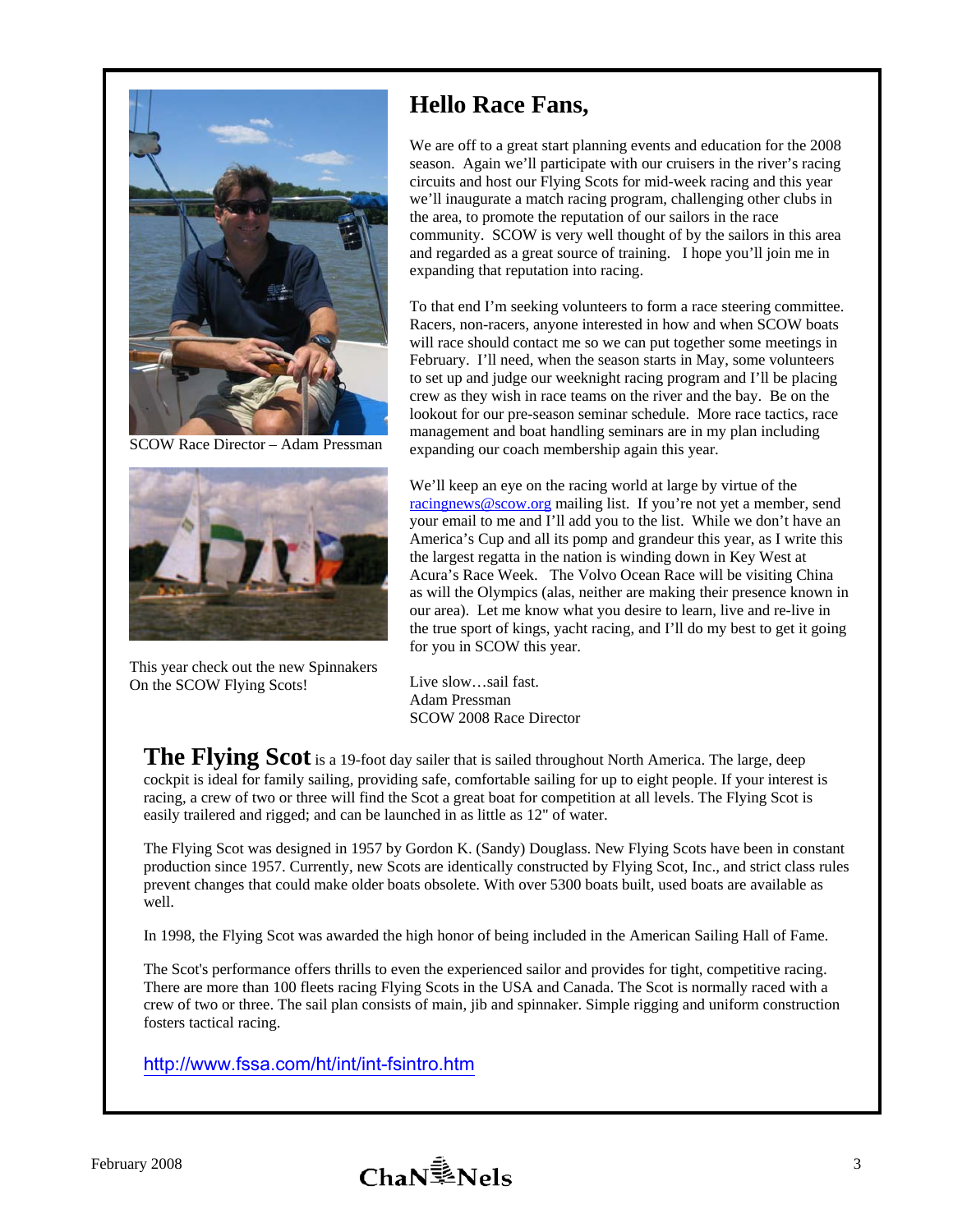

Indigo Landing Not Many Crowds in January



Washington Sailing Marina Not Many Boats at Dock Either



SCOW Cruiser Psycho Johnson Motor is Rebuilt Now!

## *January Sailing Reports*

Bill D., Mary S., and I took Rebecca down to Ft. Washington today, and came back the whole way on a run without a single jibe. The weather was perfect, and it sure beat sitting in the office! *- Lisa Eller* 

Have you enjoyed the great summer day on January 8, 2008? So did Henry Yung, Zaafar Hasnain and I, when we took Topaz out for a short turn in a 10 to 15 knots southerly summer breeze in blazing sunshine with air temperature in the 70's. Great sail upwind to the bridge and back. We made sure to get stuck twice for added excitement, but retraction of the keel released us quickly. This is what I like about Washington: Last week I went skiing at Liberty Mountain and this week sailing on the Potomac in summer weather! *- Wolfgang Schaefer* 

#### **Next Membership Meeting: Monday, February 11th, 2008**

Location: American Legion, 400 Cameron Street, in Old Town Alexandria Time: Socializing downstairs begins at 6:30 pm and the meeting begins upstairs at 7:30 pm.

| Thursday Night                     | Social Sail, Washington Sailing Marina (WSM), April - October, 6:00PM                             |
|------------------------------------|---------------------------------------------------------------------------------------------------|
| Social No-Sail                     | Events and locations will vary, December - April, 6:00PM                                          |
| Wednesday Night Races              | WSM with Flying Scots, May - October 6:00PM                                                       |
| <b>Board Meetings</b>              | 4th Monday of every month, 7:00PM (Open to Membership)                                            |
| Channels Deadline<br>2008 Calendar | 15th of every month. Submit articles to: channels06@scow.org<br>http://www.scow.org/calendar.html |
| <b>SCOW Pictures</b>               | http://picasaweb.google.com/Sailing.Club.of.Washington                                            |
| <b>SCOW</b> Homepage               | http://www.scow.org/index.html                                                                    |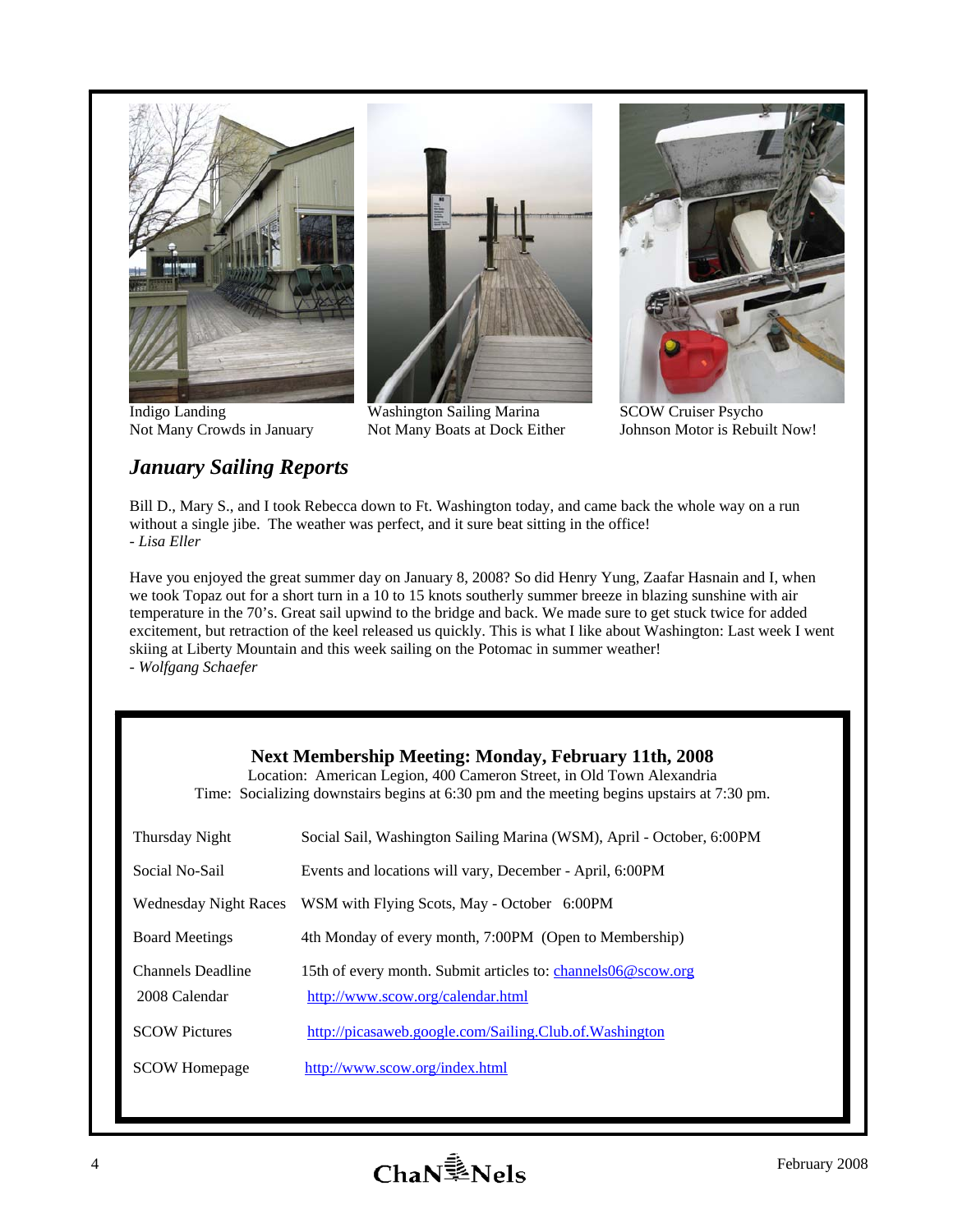What I know about cruising has been learned almost exclusively from two sources: good books, and a tremendous number of mistakes. Of these two possibilities, I can heartily recommend learning from books, especially if it means avoiding some of the mistakes.

Loren R. Borland **Author**  *Shipshape and Bristol Fashion* 

#### **As of 20 Jan 08 - Francis Joyon now holds the record!**

# *FASTEST SAILING CIRCUMNAVIGATION*

**Francis Joyon** (born May 28, 1956) is a professional sail boat racer and yachtsman, and currently holds the record for the fastest sailing circumnavigation.

In February 2004 Breton **Francis Joyon** became the fastest world solo yachtsman, setting a time over 20 days faster than the previous record for a circumnavigation of 72 days 22 hours and 54 minutes and 22 seconds of covering more than 28,000 nautical miles  $(51,900 \text{ km})$  at an average speed of 15.5 knots  $(28.7 \text{ km/h})$  on the 90 feet  $(27.4 \text{ m})$ trimaran IDEC. IDEC, formerly known as Sport Electric, had previously taken 71 days to win the Jules Verne Trophy. Joyon took only an extra day on his own with a boat not designed for single-handed sailing, original (over 10 year old) sails and no weather router.

In February 2005 Ellen MacArthur beat Joyon's record by 1 day, 8 hours, 35 minutes, 49 seconds.

On 6 July 2005 Idec skippered by Francis Joyon crossed the finishing line between Lizard Point and Ushant 6d days 4 hours 1 minute and 37 seconds after the start at Ambrose Lighthouse off New York. He thus broke the 11-year old record of Laurent Bourgnon for the single-handed crossing of the Atlantic Ocean with a sailing boat. On this voyage he also broke the 24 hour distance record for single-handed sailing by sailing 543 nautical miles (1,006 km) in one day on the 3 July 2005. Joyon's remarkable record voyage ended tragically on 7 July when Idec became stuck between two rocks off the Breton coast. The boat was steered by autopilot while Joyon slept. When he and his helpers tried to salvage IDEC, the boat was lifted by a wave and smashed onto the rocks. Thus, the 4-million-Euro trimaran was wrecked and Joyon had no vessel to attempt to break further sailing records.

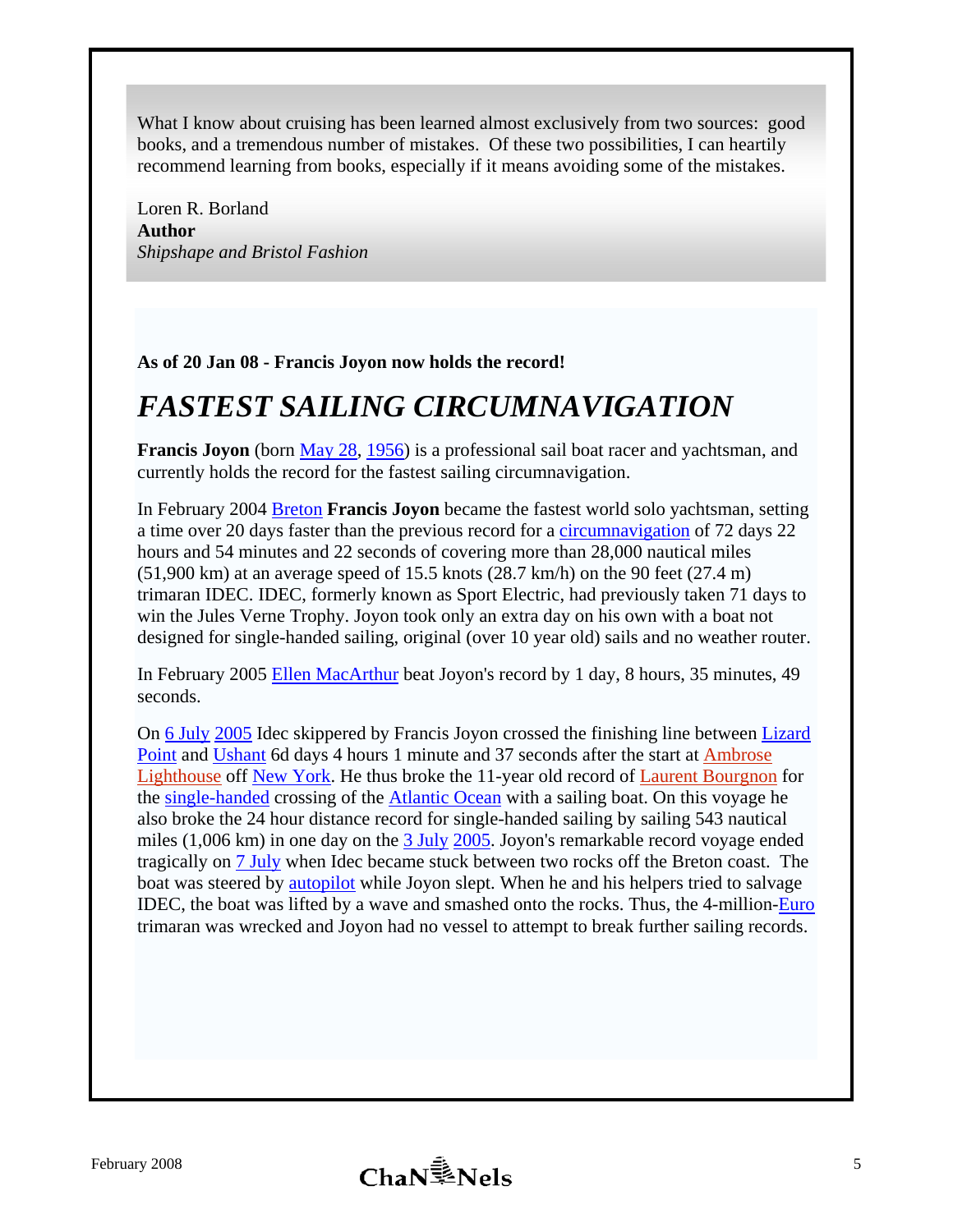#### (Continued from Previous Page)

On 9 May 2006 Joyon announced that he was building a new muilti-hull to be called IDEC II. His new boat is designed for solo sailing unlike the original IDEC. Design was by Nigel Irens & Bernard Caberet. IDEC II is expected to weigh 11 tons compared to his previous boat which weighed 16 tons and will have 10% more sail area. The new boat should be capable of taking 3 days of the existing record under the same weather conditions.

On 23 November 2007 Joyon set off in IDEC II in an attempt to beat Ellen MacArthur's current world record for a single handed circumnavigation.

He achieved this on 20 January 2008 in 57 days, 13 hours 34 minutes and 6 seconds

Article From Wikipedia http://en.wikipedia.org/wiki/Francis\_Joyon



IDEC II – Record for the Fastest Sailing Circumnavigation http://static.intelligent.lv/uploadEx/images/ru/luxurylife/yots/roman/13.jpg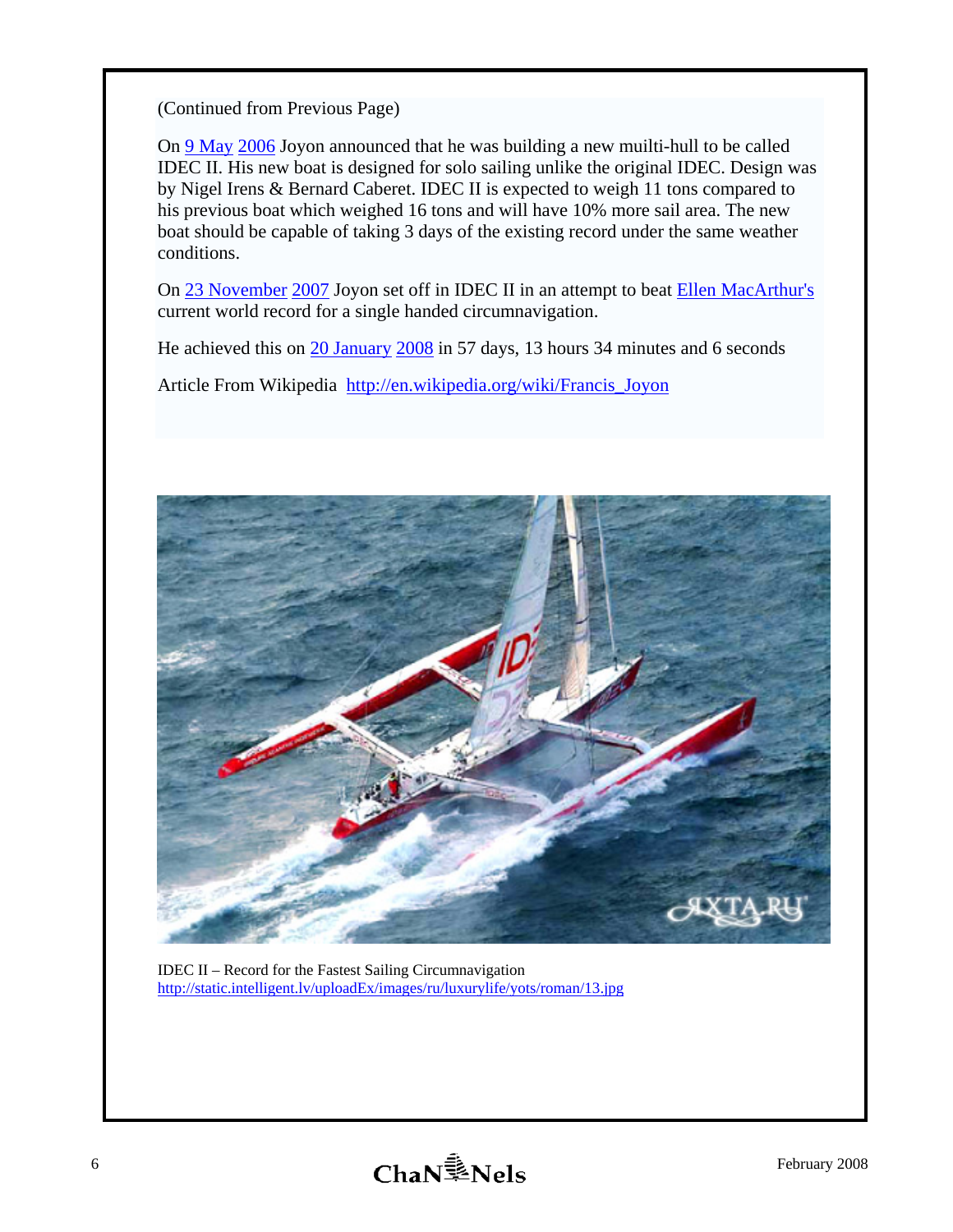

WSM – 1 Ton Dinghy Cranes



WSM – Care for Power Cord



WSM – Recommended Rigging for Tie-Off

# **Crane Operation** If you need to slide the hoist on the boom, pull on the power cord. There is a wire inside of it and will not be damaged. Please return the line on the end of the boom to the red cleat on the boardwalk when you are done. Do not tie the line to the crane Please return the power cord to the clip attached to the bungee cord on the base of the crane. When beginning to lift or lower the boat, make sure the power cord is not tangled with the hoisting chain.

Washington Sailing Marina – Crane Operation

### *Crane Operation*

The Washington Sailing Marina has been making numerous upgrades over the past years including new floating docks, new asphalt boat launching area, new boat ramps and the new cranes.

Many SCOW members launch their own boats or the clubs Flying SCOTS from these cranes. Please note that the WSM staff has rigged and prepared instructions which will keep the crane booms from swinging (un-retrievable) out over the water and also to keep the up/down controls from swinging down and into the water.

Please take a moment to familiarize yourself with these procedures and/or thank the staff at Washingon Sailing Marina for all the extra efforts they put into making sailors experience enjoyable.

For more info on the Washington Sailing Marina: http://www.washingtonsailingmarina.com/index.html

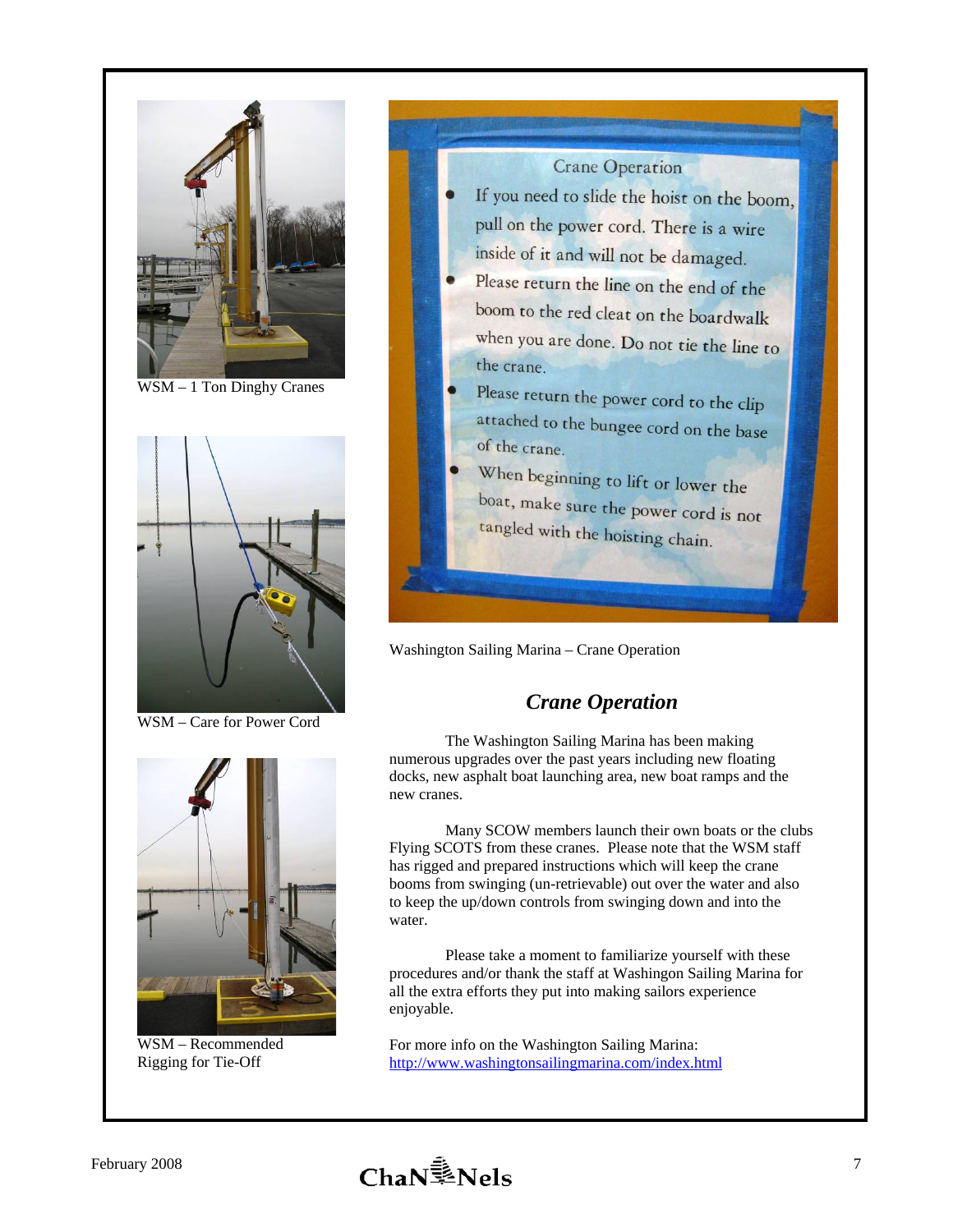|                                       |                         | <b>2008 SCOW Course Schedule</b> |                                  |                                 |
|---------------------------------------|-------------------------|----------------------------------|----------------------------------|---------------------------------|
| <b>Land Sessions</b><br><b>Course</b> |                         | <b>Water Sessions</b>            | Fees                             | # of Students<br><b>Allowed</b> |
| Train the                             | March 29                | March 29                         | Free                             |                                 |
| <b>Trainers</b>                       | Saturday                | Saturday                         |                                  |                                 |
| Rub of the                            | March 30                | March 30                         | Free                             |                                 |
| Rust                                  | Sunday                  | Sunday                           |                                  |                                 |
| Basic 1                               | April 16, 23, 30, May 7 | April 19, 20, 26, 27, May 3, 4   | New member \$225                 | 12 students                     |
|                                       | Wednesdays              | Saturdays and Sundays            | Old member \$180<br>Auditor \$50 | 6 auditors                      |
| Basic 2                               | June 4, 11, 18, 25      | June 7, 8, 14, 15, 21, 22        | New member \$225                 | 12 students                     |
|                                       | Wednesdays              | Saturdays and Sundays            | Old member \$180<br>Auditor \$50 | 6 auditors                      |
| Basic 3                               | September 10, 17, 24,   | September 13, 14, 20, 21, 27, 28 | New member \$225                 | 12 students                     |
|                                       | October 1               | Saturdays and Sundays            | Old member \$180                 | 6 auditors                      |
|                                       | Wednesdays              |                                  | Auditor \$50                     |                                 |
| Capsize 1                             | July 12                 | July 12                          | \$25                             | 10 students                     |
|                                       | Saturday                | Saturday                         |                                  |                                 |
| Capsize 2                             | August 2                | August 2                         | \$25                             | 10 students                     |
|                                       | Saturday                | Saturday                         |                                  |                                 |
| Cruising 1                            | April 21, 28            | April 26, 27, May3 (night sail), | New member \$300                 | 5 students                      |
|                                       | Mondays                 | May 4                            | Old member \$255                 | 5 auditors                      |
|                                       |                         | Saturdays and Sundays            | Audit \$50                       |                                 |
| Cruising 2                            | July 9, 16              | July 12, 13, 19 (night sail), 20 | New member \$300                 | 5 students                      |
|                                       | Mondays                 | Saturdays and Sundays            | Old member \$255                 | 5 auditors                      |
|                                       |                         |                                  | Audit \$50                       |                                 |
| Intermediate                          | May 15, 22              | May 18, 25                       | \$70                             | 12 students                     |
|                                       | Thursdays               | Sundays                          |                                  |                                 |
| Spinnaker                             | Oct. 2007 water portion | April 12                         | No Fee                           | 8 students                      |
| Makeup                                | of class was canceled   | Saturday, half-day               |                                  |                                 |
| Spinnaker 1                           | July 19                 | July $1\overline{9}$             | \$50                             | 8 students                      |
|                                       | Saturday                | Saturday                         |                                  |                                 |
| Spinnaker 2                           | August $\overline{9}$   | August 9                         | \$50                             | 8 students                      |
|                                       | Saturday                | Saturday                         |                                  |                                 |

 Note: New members joined the club in the last 6 months. Old members joined the club over 6 months ago. Auditors only attend land sessions.

# **Vice Commodore's Note:**

Thank you to Julia Hewitt for speaking about the Clean Marina program at the January General Meeting. Don't miss the February meeting, where Wolfgang Schaefer will share his sailing adventures along the Sardinian Coast!